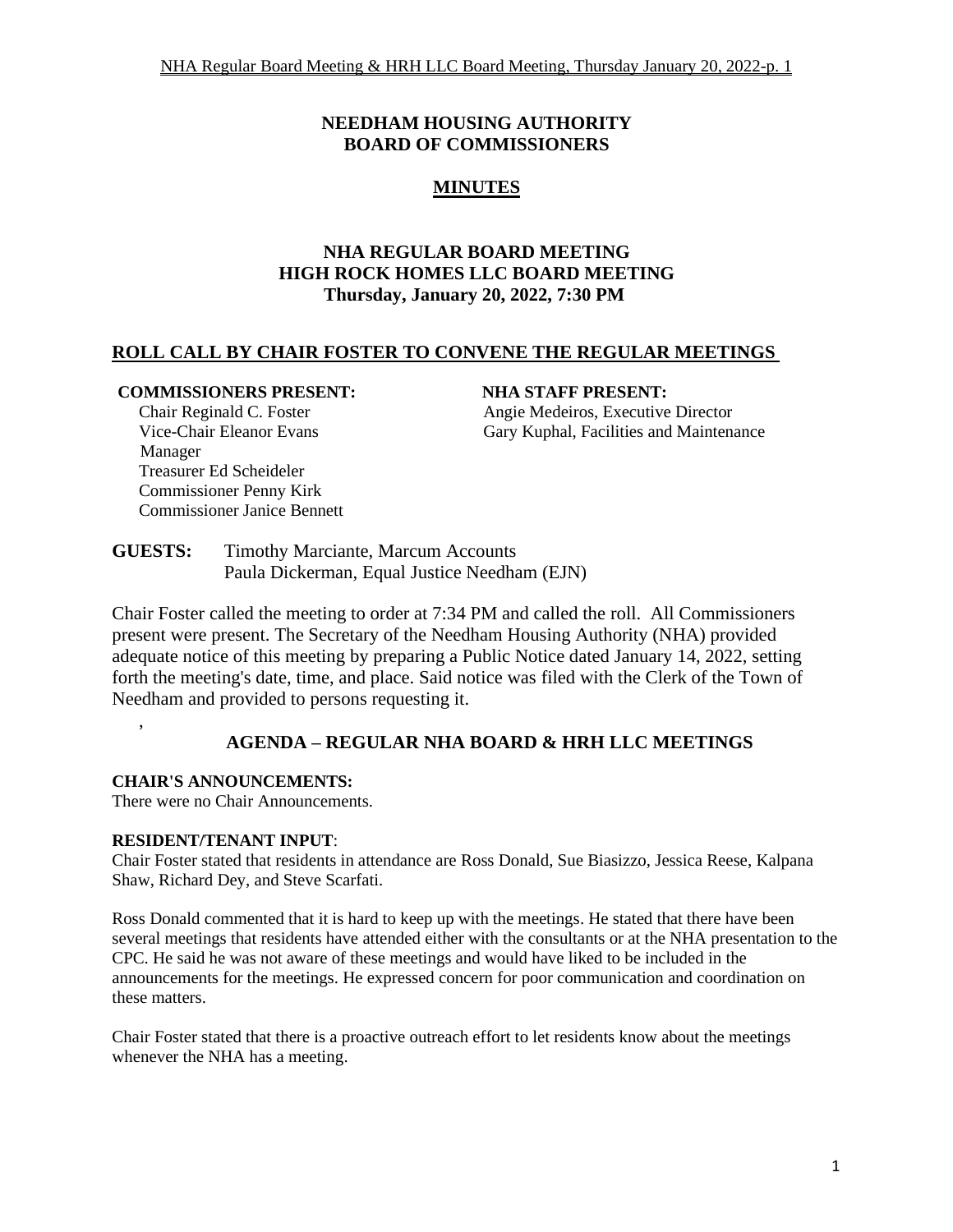#### NHA Regular Board Meeting & HRH LLC Board Meeting, Thursday January 20, 2022-p. 2

Sue Biasizzo stated that there was a meeting this evening with the Public Safety Officer, Angel Rosario, and she had a chance to meet Angel. Sue Biasizzo asked if Deb Tambeau was still working as Resident Services Director and how often. Executive Director Medeiros replied in the affirmative, noting that that Deb Tre... is on vacation.

# **AGENDA AND DISCUSSION**

#### **A. Presentation and Review: 2020 NHA and High Rock Homes Audit Reports**

Chair Foster welcomed NHA's Auditor Timothy Marciante from Marcum LLP. Chair Foster stated that Mr. Marciante had completed the 2020 Financial Statements for the Needham Housing Authority and High Rock Homes, LLC. Chair Foster noted that Mr. Marciante had been scheduled for the November 2021 meeting agenda for our annual meeting with our auditors. However, the presentation was deferred to tonight's meeting because of too many other agenda items on the November and December meetings. Chair Foster then invited Mr. Marciante to share a summary of the finding of the 2020 NHA Audit and the HRH Audit.

Mr. Marciante started with the NHA Audit. He referred to the summary page of the Audit Report. He stated that despite the lengthy report that has been issued, the summary page provides a summary of everything in the Audit for the year ending December 31, 2020. He stated that the Audit involves financial statements and federal awards. He reported that the NHA had received an unqualified opinion, meaning that in the independent auditor's judgement the NHA's financial statements were fairly and appropriately presented. This is the cleanest opinion to receive from an audit with no weakness or significant deficiencies noted. Further, there was no noncompliance related to the financial statements and federal awards. Mr. Marciante noted that the NHA is listed as a low-risk auditee.

Mr. Marciante continued with management discussion and analysis. He stated that total revenues increased by \$1.6 million from the prior year, while total expenses increased by \$447,686. He reported that the current ratio, which is the current assets over current liabilities, increased during the year from 8.05 to 9.49. He also noted that the NHA's total debt decreased from \$4,282,073 to \$4,250,544. Mr. Marciante provided a summary of revenue, expenses, and changes in net cash positions. Mr. Marciante provided an overview of the statement of cash flows, highlighting that the NHA is operating in a healthy manner.

Mr. Marciante then moved on to the 2020 High Rock Homes LLC audit, provided a high-level summary of the audited financials and audit findings. He stated that there is nothing to be concerned about. He noted that the operating loss is less than the prior year. He noted an increase in revenue of \$21K. He stated that overall, the NHA is in good financial condition.

The Commissioners expressed their appreciation to Mr. Marciante for the helpful report. Commissioners also expressed their appreciation to Executive Director Medeiros for the excellent financial management of the housing authority. Chair Foster concurred, noting that 2020 is Ms. Medeiros' first full year as executive director. In 2019 and years past, NHA had never received a "clean audit" report. Chair Foster closed by notifying Mr. Marciante that the NHA is embarking on the Modernization and Redevelopment Initiative, and an orientation session for Mr. Marciante and his team should probably be scheduled.

#### **B. Annual Resident Survey (including survey information submitted by EJN)**

Chair Foster welcomed Paula Dickerman from Equal Justice Needham. He stated that there are two Resident Surveys to review, one was initiated by EJN in Spring 2020; and Executive Director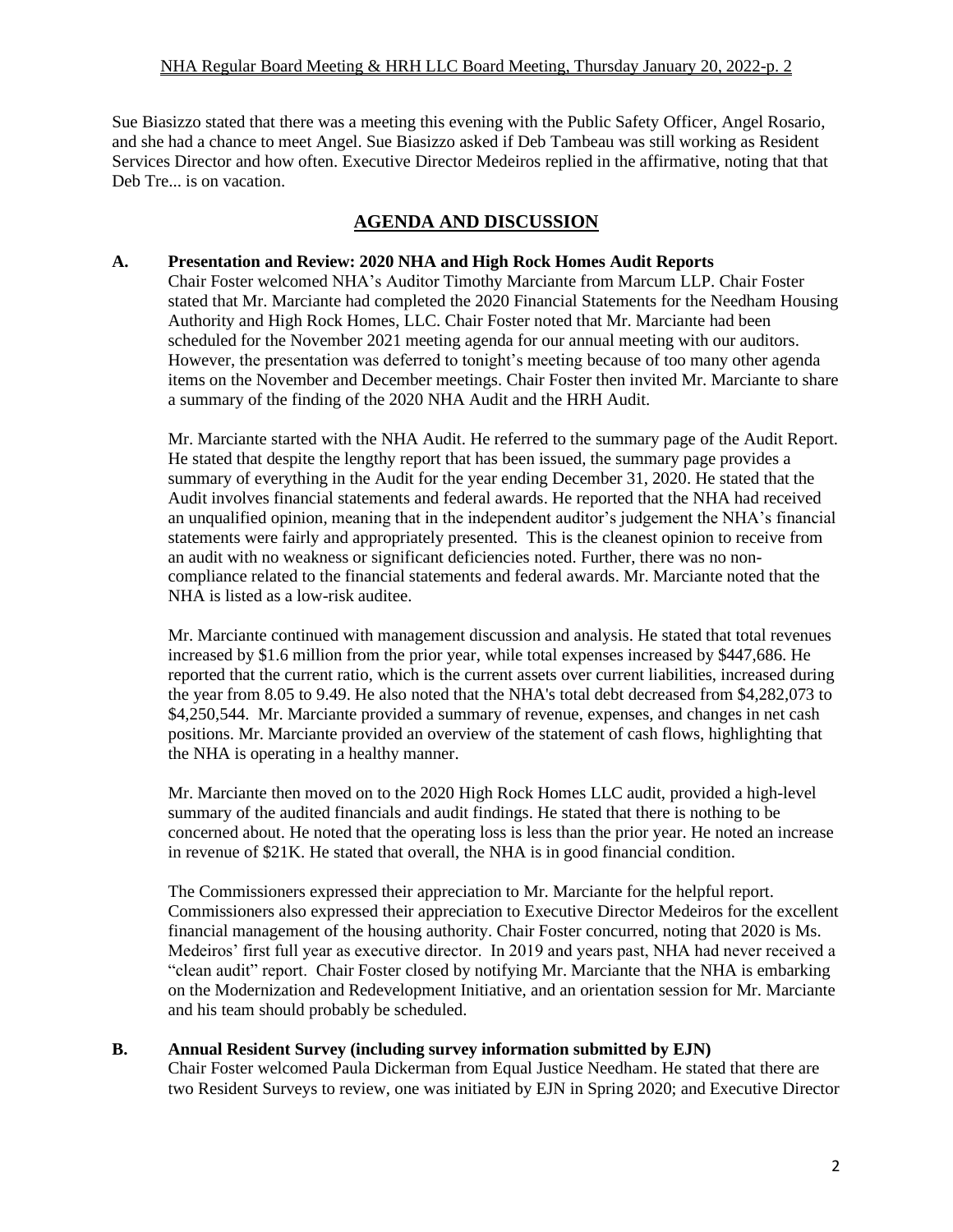Medeiros initiated the other in October 2020. Chair Foster invited Ms. Dickerman to talk about EJN and present survey findings.

Ms. Dickerman stated that she is a volunteer with EJN, a diverse and multigenerational grassroots group of concerned community members from Needham, Massachusetts, formed through local organizing in solidarity with the national uprisings over the police murder of George Floyd in late May 2020. Ms. Dickerman stated that EJN supports NHA as the largest provider of affordable housing in Needham. She said EJN had a desire to learn more about the NHA and thought it would be a good idea to talk with residents of the NHA. She stated that EJN reached out to 10 residents at the various NHA properties and had a lovely conversation with them. Ms. Dickerman stated that EJN thought it would be helpful to the NHA to share a report. She summarized her report and stated that EJN found that residents wanted anonymity. They are grateful to live in housing they can afford in a town like Needham. They liked having maintenance on site and liked having that neighborhood feeling. She stated that safety was not an issue. She added that some of the non-English speaking residents could use more assistance. She stated that the most significant message was the need for more programming and better communication.

Chair Foster opened the floor to questions and comments, noting for the record that Commissioners Scheideler and Kirk are members of EJN. Commissioner Kirk mentioned that she applied for a Needham Council for Arts and Culture (NCAC) grant to have several acapella groups entertain residents with a special performance for children. She stated that the grant is for \$750. She stated that this would help with the need to have more programming. Chair Foster asked how EJN came up with the sampling of residents. Ms. Dickerman responded that EJN reached out to a resident who suggested some people. Chair Foster had several questions on recommendations within the EJN report. A brief discussion followed.

Chair Foster invited Executive Director Medeiros to present the first Annual NHA Resident Survey findings. Executive Director Medeiros stated that surveys were sent to residents of Captain Robert Cook Drive, High Rock Estates, Seabeds Way, Chambers, and Linden for a total of 252 surveys. She stated that she received 52 surveys back. She referred to the previously distributed bar chart summarizing the survey results to questions on how satisfied residents are with their units, building, property maintenance, property management, and social services. Executive Director Medeiros stated that overall, most residents are pretty happy, as you can see from the chart.

Chair Foster opened the floor to questions and comments, plus suggested improvements for the October 2022 annual survey. Commissioner Kirk stated that going forward she would like to see the questions from the EJN survey and the NHA survey mutually combined. She would like an opportunity to review the October 2021 surveys and comments from residents. Ms. Medeiros said she would follow up to distribute the surveys to the commissioners. But since the NHA promised anonymity, first she would have to redact personally identifiable information from some of the surveys.

Commissioner Bennett commented that the level of communication is important. She added that kindness goes a long way. Ms. Dickerman noted that the Needham Public Health Department conducted an extensive Resident Survey in 2018/2019. Chair Foster stated that the staff and Board took that survey under consideration for two or three months and developed an Action Plan to address the findings.

Chair Foster suggested that we ask the NHA executive director and staff to think about the input and suggestions for improvement received tonight. At a later board meeting (perhaps this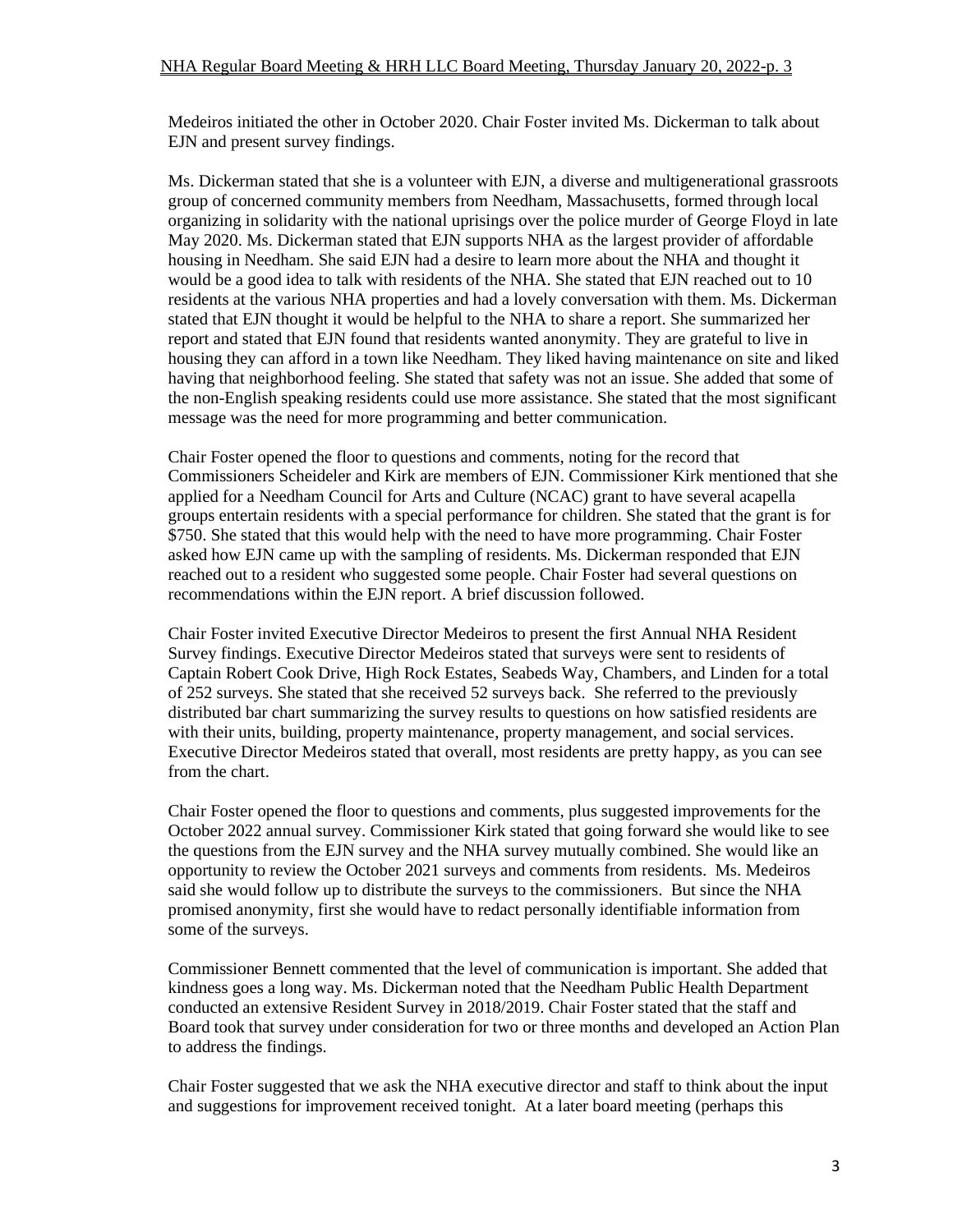summer), the executive director can present the proposed, improved October 2022 annual survey document and methodology.

## **C. Status Update:**

## **1. COVID Pandemic – Omicron Spike**

Executive Director Medeiros provided an update on the uptick in Covid cases due to the Omicron Variant. She reported that staff had sent out a letter to residents notifying them that masks are now required in all common areas.

## **2. Freeze on Transfers unless an Emergency Case**

Executive Director Medeiros stated that there had been over 17 transfers. She stated that this is overloading the maintenance staff and that she is placing a hold on transfers with the exception of an emergency situation until the maintenance staff has a chance to catch up.

## **3. Housing Plan Working Group**

Commissioner Scheideler stated that the group held its first official meeting on December 9 the same day as the NHA Budget meeting and as such he was not able to attend. He presented a status report from the minutes from that meeting. The next meeting is tomorrow night, so he will have another status update at the February board meeting.

## **4. Community Preservation Committee**

Chair Foster provided an update on the NHA's four proposals to the Community Preservation Committee (CPC) on January 12, 2022. He noted that Cambridge Housing attended this presentation as well. He stated that CPC expressed strong support for the proposals. Chair Foster reported that the CPC Liaisons to the NHA are Laura Dorfman, Rick Zimbone and Chris Gerstel. He also stated that CPC would like to receive high level timeline for Seabeds Way/Cooks, High Rock Holmes, and Linden/Chambers from the NHA for these projects. Chair Foster also mention that there is a funding request increase... He stated that there will be a public hearing in March. The following week the CPC will determine which projects would go before Town Meeting in May.

## **5. Modernization and Redevelopment Initiative Update (Foster)**

Chair Foster reminded the Board of the two 12/15/2021 meetings held by CHA with NHA residents on the Modernization and Redevelopment Initiative. He noted that residents that attended these meeting and were quite appreciative of the presentation. He stated that on December 21, CHA, Angie Medeiros, and he presented to the Select Board the four proposals for CPA funding. On January  $5<sup>th</sup>$  a presentation was given to EJN Housing Subcommittee on the four proposals on CPA funding. He reiterated the January 12 CPC meeting as well as a meeting with Representative Denise Garlick on the same day thanking her for her support and her help in securing ARPA (America Recue Plan Act) Funding. Chair Foster added that he and Executive Director Medeiros reached out to the newly elected Select Board member, Kevin Keane. A Needham Housing Authority 101 meeting with him is scheduled for February 1, 2022. Chair Foster noted the CHA monthly status report which went out to the Board under a separate cover.

## **D. Approval: Change order on the Chamber replacement door project**

Executive Director Medeiros stated that this is a change order for selective replacement of one side jamb in 10 doors, including new strikes installation and finish carpentry.

## **RESOLUTION #2022-192**

Upon a motion duly made by Commissioner Foster and seconded by Commissioner Bennett to approve K&G Remodeling change order to the Chambers exterior door project. Discussion:

Commissioner Kirk commented that the doors are a big improvement. She also commented that the name plates have been updated which is a huge improvement.

## **The motion carried. The vote was unanimous 5-0.**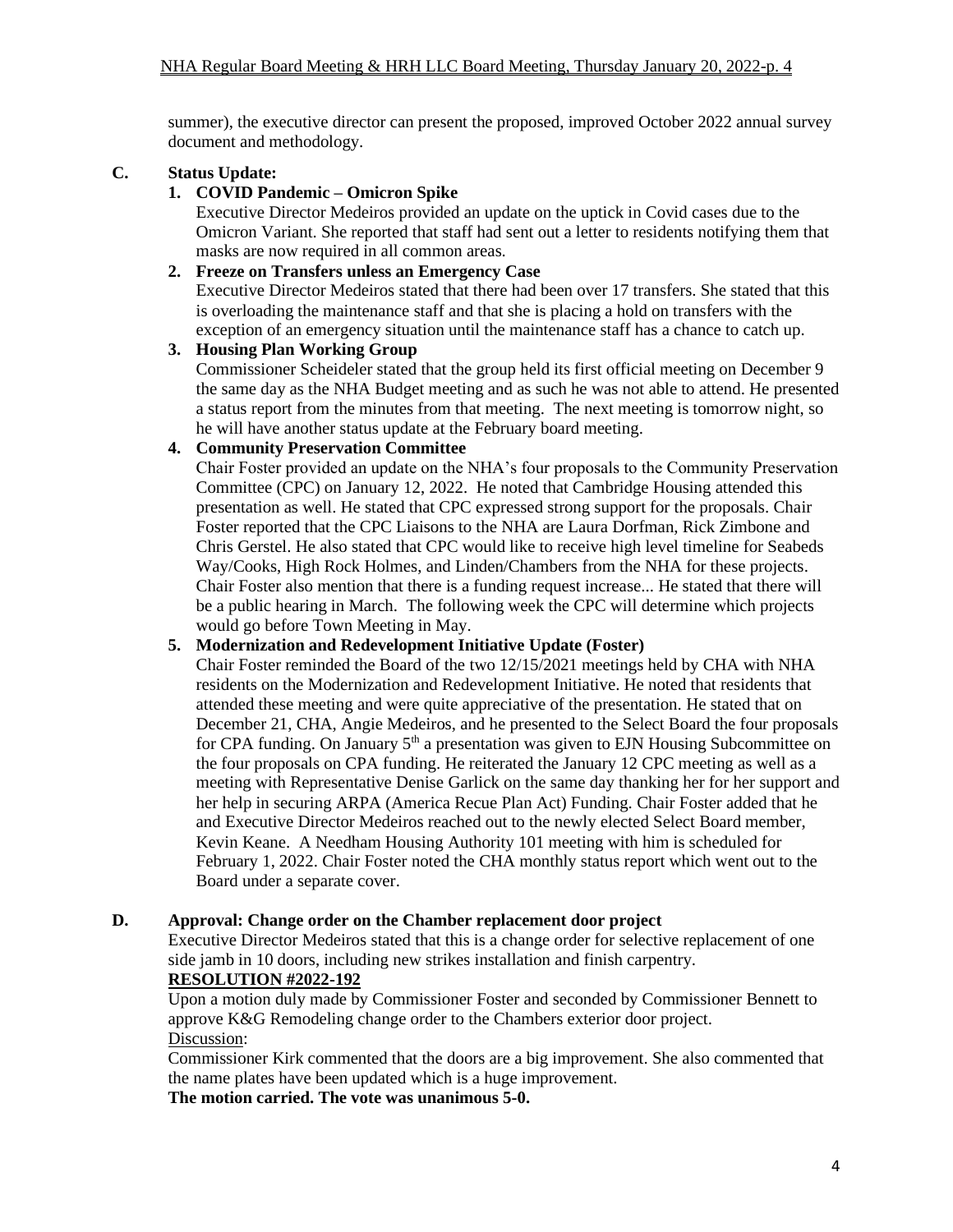#### **E. Approval: NHA Bill/Check Warrant RESOLUTION #2022-193**

Upon a motion duly made by Commissioner Foster and seconded by Commissioner Bennett to approve payment of the bill roll/check roll listed on the Warrant dated January 20, 2022, in the amount of \$412,107.79.

Discussion:

Commissioner Scheideler asked if checks are mailed before the Warrant is approved. Executive Director Medeiros stated that she implements two check runs every month to pay vendors within thirty days. Commissioner Scheideler stated that when a check warrant is ready to be signed, a list of the check register could and should be sent electronically to Commissioners for their consideration. If any commissioner has a question on any individual payment, he or she can get back to Executive Director Medeiros within a 24 hour timeframe.

Commissioner Kirk had several questions on various checks. Executive Director Medeiros responded affirmatively with her answers.

# **The motion carried. The vote was unanimous 5-0.**

#### **F. Approval: HRH LLC Bill/Check Warrant RESOLUTION #HRH2022-42**

Upon a motion duly made by Commissioner Foster and seconded by Commissioner Kirk to approve payment of the bill roll/check roll listed on the Warrant dated January 20, 2022, in the amount of \$55,633.04.

## Discussion – None

**The motion carried. The vote was unanimous 5-0.**

#### **G. Information and Discussion: Executive Director's Report, Financial Report, Vacancy Report, and Work Order Report**

Executive Director Medeiros stated that she's discovered that erroneous vacancy reports were being delivered in past board packets because of a data timing issue. From now on, she will be sending vacancy reports to the Board from the previous month and not for the current month, which she had been doing. For example, the February 2022 board meeting packet will contain the January 2022 vacancy report.

Executive Director Medeiros took a moment to thank Rep. Denise Garlick on behalf of the NHA and its residents for securing state-aide funding for capital improvements for the Linden-Chambers in the amount of \$1.25 million and \$1.5 million.

Executive Director Medeiros reported her conversations with DHCD and HUD regarding the 2022 NHA Budget, which went smoothly. In particular they supported putting unit #42 Capt. Robert Cook Drive back online, returning the space at 28 Capt. Robert Cook Drive to residents for a community room/after school program, and finding off-site leased office space for the NHA administrative staff.

Executive Director Medeiros reported that the paving project would begin for the Linden Street parking lot. Executive Director Medeiros also reported that she secured a Safety Grant in the amount \$250K for the Security Camera Project at Capt. Robert Cook Drive and Seabeds Way. A brief discussion followed on the Executive Director Report.

#### **H. Presentation and Discussion: Executive Director 2021 Annual Performance Review and 2021 Goal Evaluation**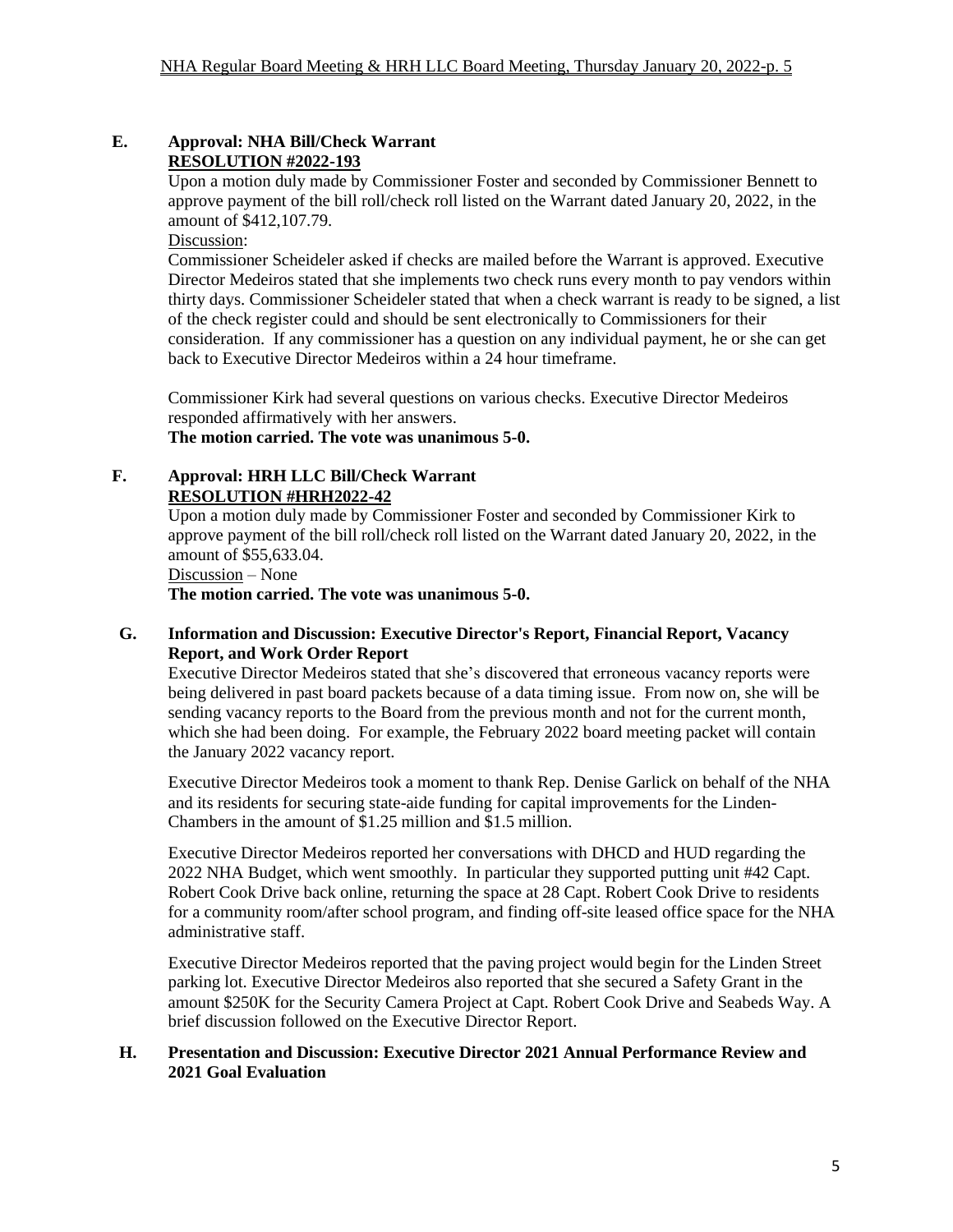#### NHA Regular Board Meeting & HRH LLC Board Meeting, Thursday January 20, 2022-p. 6

#### 2021 Performance Evaluation & Goal Evaluation

Chair Foster stated that the Evaluation of the Executive Director is done annually. It is performed in open meeting, as required by the Massachusetts Open Meeting Law. He stated that the purpose is to give constructive feedback to the executive director to her that person improve their overall growth. Chair Foster stated that each Commissioner had individually completed a draft performance evaluation of Executive Director Medeiros and submitted them in early December. We are here tonight to listen to each other's evaluations and present our constructive feedback to Ms. Medeiros. He then asked each Commissioner to present her/his performance evaluation to Executive Director Medeiros.

Each commissioner in turn expressed their thoughts on Executive Director Medeiros 2021 performance, and acknowledged improvement and growth as well as an appreciation for her management of the NHA. Commissioners also expressed that they are looking forward to continued improvement.

Chair Foster then asked Executive Director Medeiros if want to present her own self-evaluation, or whether she had any comments or responses to the constructive she'd received from each of the commissioners. She responded by first thanking everyone for their critiques.

Chair Foster closed with saying that has been NHA's practice allow for a brief of time where each commissioner could reflect on our collective performance evaluation. Each commissioner would have the opportunity to adjust their individual performance evaluation, based on what she/he heard tonight. Chair Foster requested that such adjusted final evaluations (if any) be submitted to him by COB Friday January 28, 2022. After that point, the five documents would become the final, official 2021 performance evaluation in Ms. Medeiros's personnel file.

## **I. Proposed 2022 Goals for the Executive Director**

Chair Foster noted that this document had been sent to the commissioners, but this agenda item had been inadvertently left off of the posted agenda for this evening. Commissioner Scheideler suggested that we postpone the agenda item to the February meeting.

## **J. Review and Approval of Minutes:**

**1. 11/3/2021 and 11/8/2021 NHA Special Board Meetings – Federal Property Repositioning Motion and Vote**

Upon a motion duly made by Commissioner Foster and seconded by Commissioner Kirk to approve the minutes of the 11/3/2021 and 11/8/2021 NHA Special Board Meetings – Federal Property Repositioning as submitted. Discussion and corrections – there was none.

**The motion carried. The vote was unanimous 5-0.**

# **2. 11/18/2021 Minutes of NHA and HRH LLC Regular Board Meeting Motion and Vote**

Upon a motion duly made by Commissioner Foster and seconded by Commissioner Scheideler to approve the minutes of the 11/18/2021 NHA and HRH LLC Regular Board Meetings as submitted.

Discussion and corrections – there was none. **The motion carried. The vote was unanimous 5-0.**

**3. 12/9/2021 Minutes of NHA Special Board Meeting – 2022 NHA Budget Motion and Vote**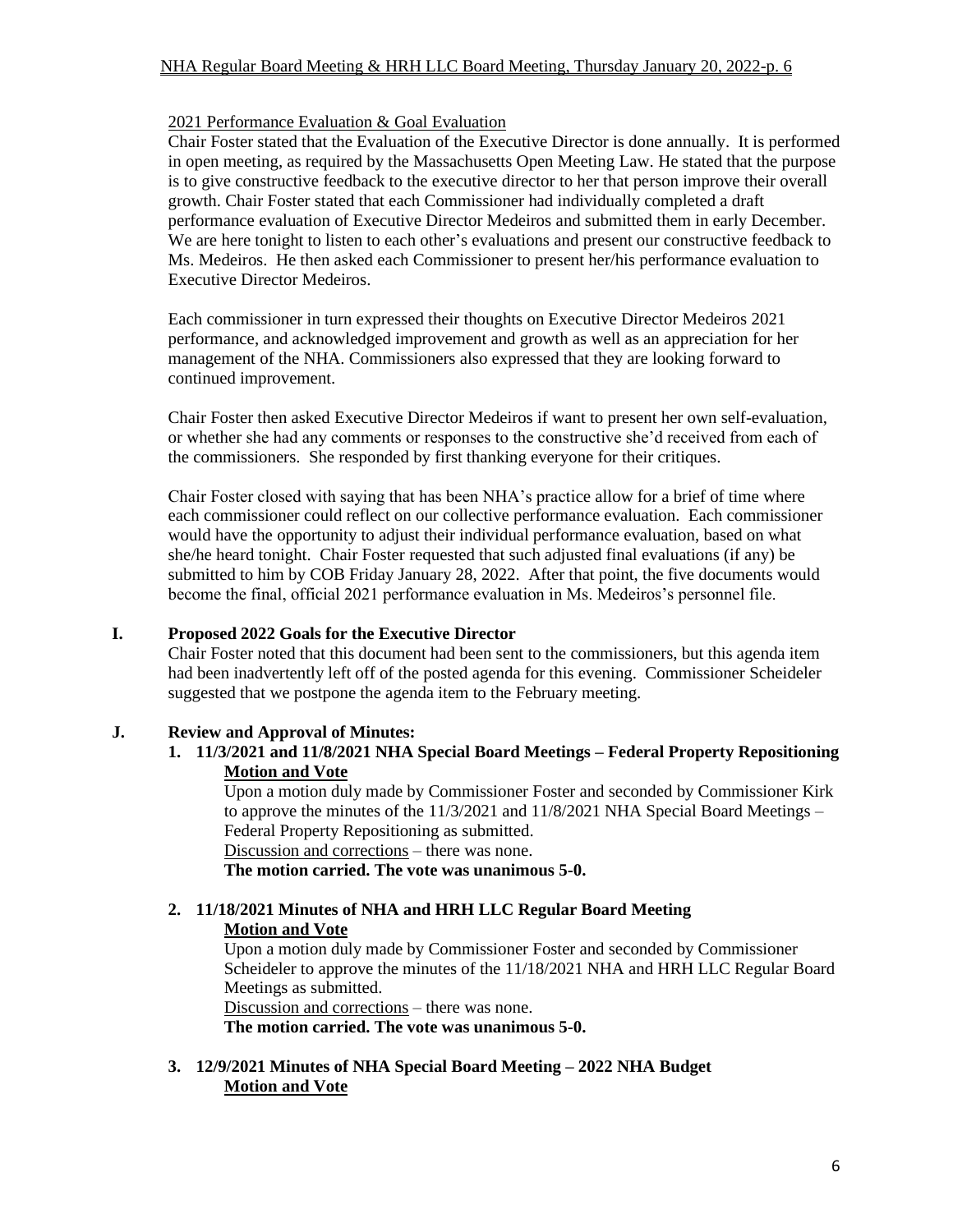Upon a motion duly made by Commissioner Foster and seconded by Commissioner Scheideler to approve the minutes of the 12/9/2021 NHA Special Board Meeting – 2022 NHA Budget as submitted.

Discussion and corrections – there was none.

**The motion carried. The vote was unanimous 5-0.**

# **4. 12/16/2021 Minutes of NHA and HRH LLC Regular Board Meeting**

#### **Motion and Vote**

Upon a motion duly made by Commissioner Foster and seconded by Commissioner Scheideler to approve the minutes of the 12/16/2021 NHA and HRH LLC Regular Board Meetings

as submitted.

Discussion and corrections – there was none. **The motion carried. The vote was unanimous 5-0.**

## **K. Status Update:**

# **1. NHA Office Relocation**

Executive Direct Medeiros and Facilities Maintenance Manager Gary Kuphal reported on two proposals for the relocation of the NHA Administrative office: 21 Highland Circle and 200 Reservoir Street. Drawing attention to the comparative pros/cons analysis in the Board packet, they explained the differences between the locations and demonstrated that 21 Highland Circle was the most advantageous proposal for the NHA. It is also the best location for NHA residents. The 7 year cost of the two proposals are essentially the same. Two draft leases have been received and reviewed…both need some changes, but not major revisions. Ms. Medeiros and Mr. Kuphal have determined that Highland Circle appears to be the best choice for the NHA, subject to our general counsel initiating and completing negotiation of satisfactory lease terms.

A general discussion followed with many comments, questions and answers made by the Commissioners and Ms. Medeiros and Mr. Kuphal.

Then Commissioner Scheideler expressed concerns and reservations about the potential costs. Although he supported this initiative at several past meetings going back to the Sept. 28, 29 2021 special board meetings on this initiative, for the past month he'd been seriously considering changing his mind and opposing the initiative.

Chair Foster responded to Mr. Scheideler, noting that the Board was receiving a status update report tonight. We're not making the final decision to approve the office relocation. Once a final lease had been negotiated for 21 Highland Circle, it will be brought back to the Board for approval, along with the budgetary expense for the new office and the moving and relocation budget. The Board agreed that these were the correct next steps.

Chair Foster then re-summarized what he heard as the advantages of 21 Highland Circle. He confirmed with Ms. Medeiros and Mr. Kuphal that they had the input they needed from the Board, and encouraged them to negotiate the best possible terms for the NHA in the 21 Highland Circle lease..

**2. After School Program Reopening; Restoring 28 Seabeds Way as a Community Center; Placing Unit 42 back into Service as an Apartment**

Executive Director Medeiros and Facilities Manager Kuphal presented a status report. This month's planned After School Program re-opening has been put on hold until the Omicron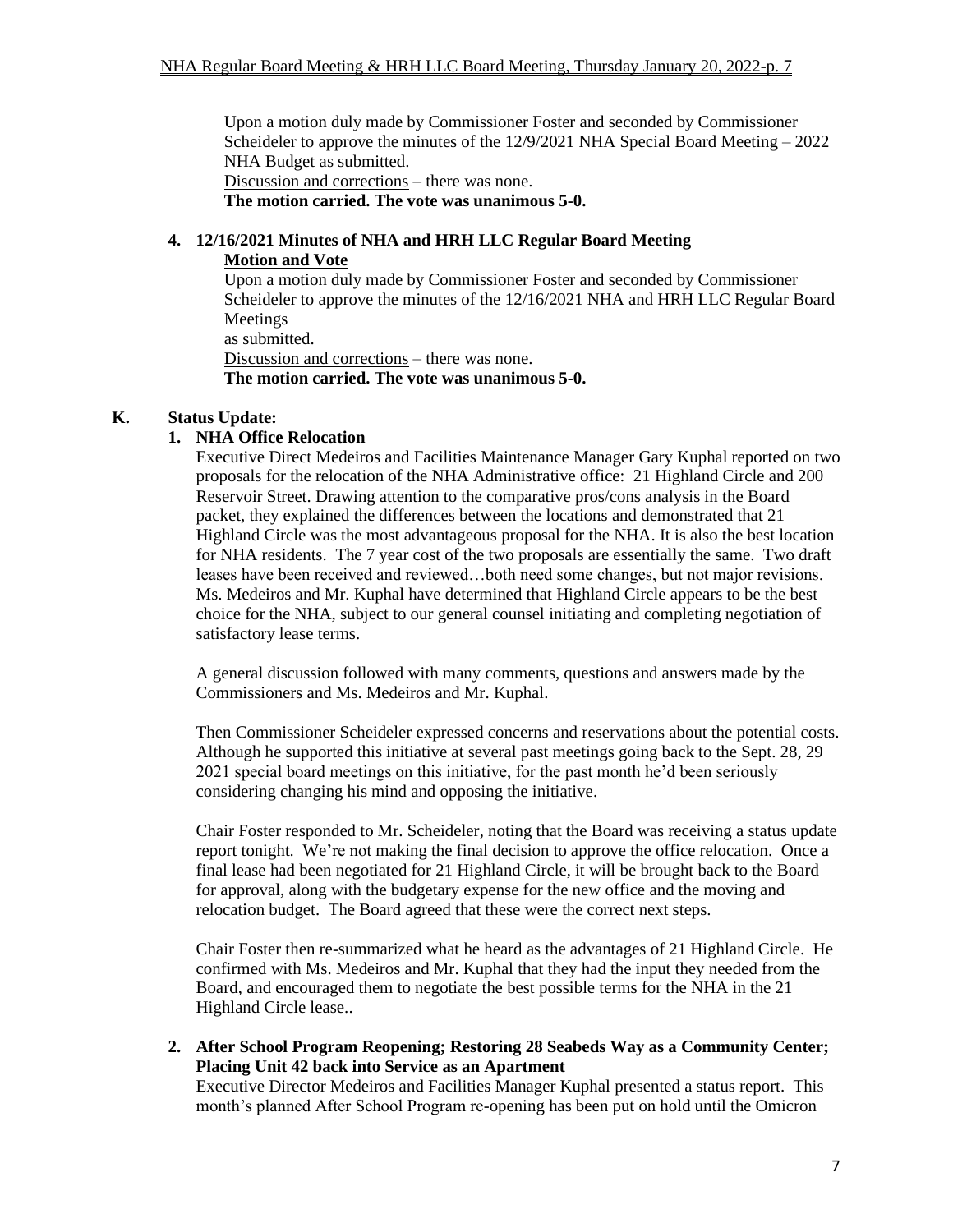spike recedes back to safe levels. After NHA staff vacate the 28 Seabeds Way office for 21 Highland Circle, a minimum of a month will be needed to reconfigure the space for use as a Community Center…longer if NHA staff is used to reduce cost. Ms. Medeiros reported that HUD and DHCD are pressuring NHA to rent out Unit 42 ASAP, given the significant shortage of 4 bedroom affordable units in our region.

The Commissioners and Executive Director engaged in a lengthy, vigorous and passionate discussion on plans and timing of these interdependent initiatives. Commissioners Bennett and Kirk recapped the past 19 years of history of 28 Seabeds Way and unit 42. Chair Foster encouraged all to focus on the present. He stated that after hard work by the Board and staff since September 2021, we're within 1-2 months of achieving three important goals that we all strongly support. Specifically, we will (1) have a much better Cooks Bridge community room and facility for the Afterschool Program, (2) have a much better NHA office and (3) be able to, after 19 years, return Unit 42 to service as a 4 bedroom affordable housing unit.

Given the strong feelings expressed, Executive Director Medeiros made the following proposal: she will hold off renting Unit 42 until the end of the 2022 school year. The Afterschool program will reopen as soon as pandemic conditions permit, and continue in that location. The office move can take place in the March timeframe, then the 28 Capt. Robt. Cook renovations can start thereafter. This proposal will provide ample time to accomplish all our collective objectives.

A few more minutes of discussion ensued wherein each commissioner commented and Mr. Kuphal and Ms. Medeiros provided further details of their proposed plan. Commissioner Kirk stated that she thought it was a good compromise. Commissioner Scheideler recommended that we suspend discussion, and now move to debate motion #4, which is further down the agenda.

Responding to Mr. Scheideler, Chair Foster noted that it was it was after 11pm and everyone was very tired. Rather than taking up a new agenda item, he suggested the Board agree that NHA staff now has all the input to develop a fully baked plan/proposal that covers all five interrelated initiatives: Afterschool Program reopening, office move, restoration of 28 Capt. Robt. Cook back into a community center, and restoring Unit 42 as affordable housing. The fully baked plan/proposal would cover everything: budget, timing, final office lease terms, relocation costs, etc. NHA staff can present the fully baked plan/proposal at the next board monthly meeting, or even sooner at a special board meeting if it can be prepared that quickly.

The Board agreed to proceed on this basis.

- **L.** The time being approximately 11:10pm the Commissioners did not have the energy or alertness to get to the rest of the agenda, which consisted of:
	- Discussion & Approval:
		- o Board Procedure Improvements
		- o Rules of Procedure 2022-1-14 Draft
	- 12 motions submitted since November 2021 by Commissioners Scheideler and Kirk (some of which were addressed in previous agenda items):
		- 1. "To start a monthly Grievance Process Status Report" (Kirk 11/2/2021)
		- 2. "To start a monthly Public Safety Officer Status Report" (Kirk 11/2/2021
		- 3. "To reinstate the Resident Service Director's monthly report" (Kirk 11/2/2021)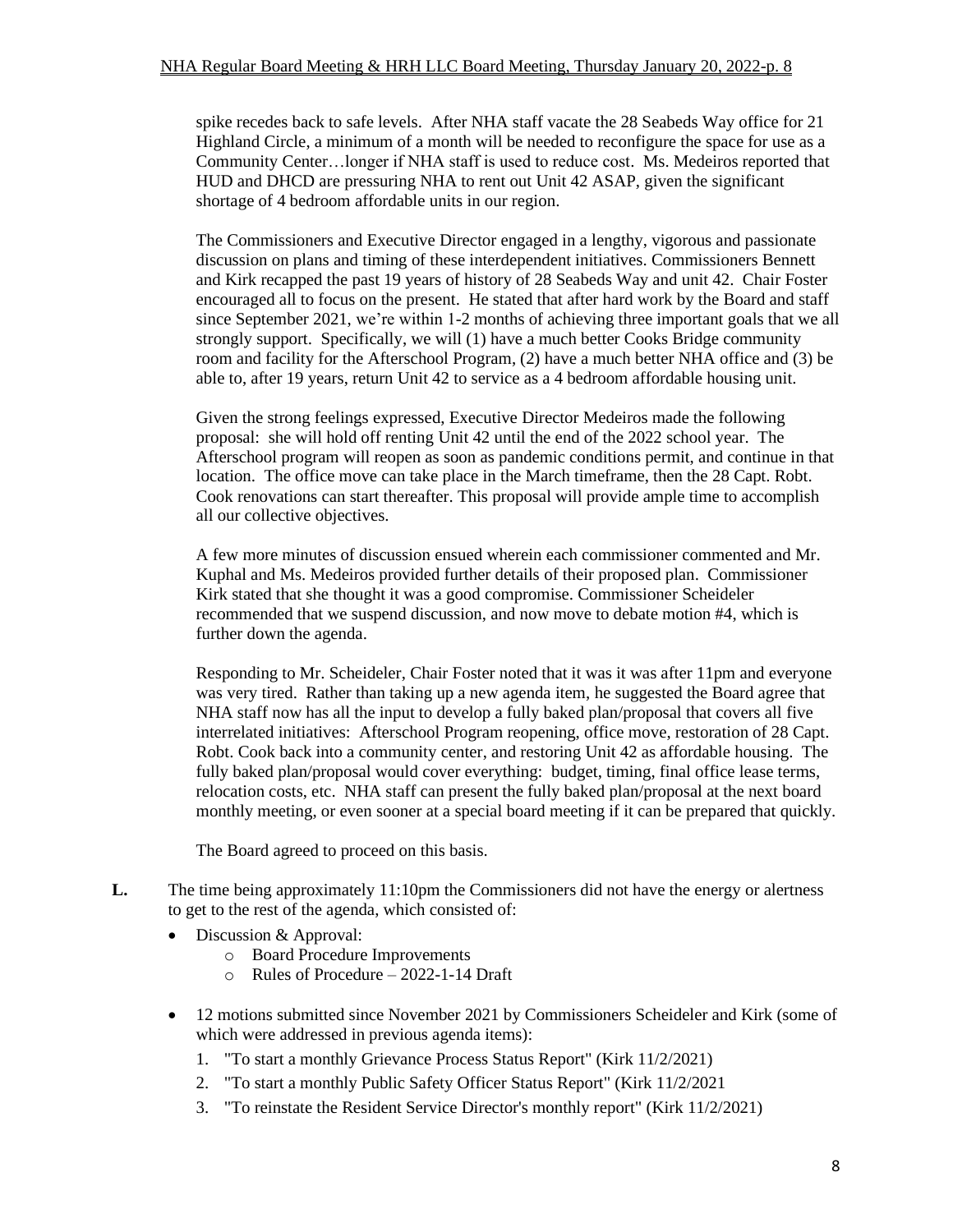- 4. "To place Unit 42 Captain Robert Cook Drive back online for rental purposes, within the following requirements:
	- a. The Needham Housing Authority administration staff will seek a new location vacating 28 Captain Robert Cook Drive, with the new location to be approved by the NHA Board of Commissioners
	- b. The Captain Cook Community Room will be moved from the current location at #42, into the space currently occupied by the NHA administration staff, at 28 Captain Robert Cook Drive
	- c. The Captain Cook Community Room will continue to host the Cook's Bridge After School Program within the new location at 28 Captain Robert Cook Drive
	- d. All necessary improvements will be completed and is determined ready for occupancy before the Community Room is approved by the NHA Board of Commissioners
	- e. Unit #42 will not be placed online, for rental, until the Captain Cook Community Room, with the Cook's Bridge After School Program, is moved into the new location at 28 Captain Robert Cook Drive." (Scheideler 12/1/2021)
- 5. "To have two  $1\frac{1}{2}$  hour [regular NHA Board] meetings per month because we have not finished the agenda for the last several meetings." (Scheideler 12/4/2021)
- 6. "To rescind the 12/9/2021 NHA Board vote approving the 2022 NHA Budget" (Scheideler 2019-12-19)
- 7. "To rescind the 12/9/2021 NHA Board vote regarding the 2022 NHA Budget authorizing \$70,000 [to fund an offsite office for NHA staff]." (Kirk 2021-12-21)
- 8. "To rescind the motion to adopt the NHA 2022 budget, which included funding of \$70,000 for the purpose of leasing an off-campus office space." (Scheideler 2021-12-23)
- 9. "To request that the Chair prepare a list of day-to-day examples, for clarification and cooperation, of activities that the Commissioners are not supposed to get involved in." (Scheideler 2021-12-27)
- 10. "Since the Driscolls [NHA General Counsel Jonathan Driscoll and LHA Board best practices expert Jeffery Driscoll] were introduced as guests, not as paid legal consultants for the December NHA Board meeting, I move that NHA does not pay any legal fee for the conversation that we had." (Scheideler 2021-12-27)
- 11. "Because of the upsurge of the Omicron virus, move to postpone the opening of the after school program until a date agreed upon by the full board." (Kirk 2022-1-4)
- 12. To require copies of the responses including the personal remarks from the 52 residents who participated in the NHA survey to be distributed to all the commissioners. (Kirk 2021-1-11)

# **M. Adjournment**

## **Motion and Vote**

At approximately 11:12 PM, Commissioner Foster moved, and Commissioner Kirk seconded the motion to adjourn the NHA Board meeting of January 20, 2022. **The motion carried. The vote was unanimous 5-0.**